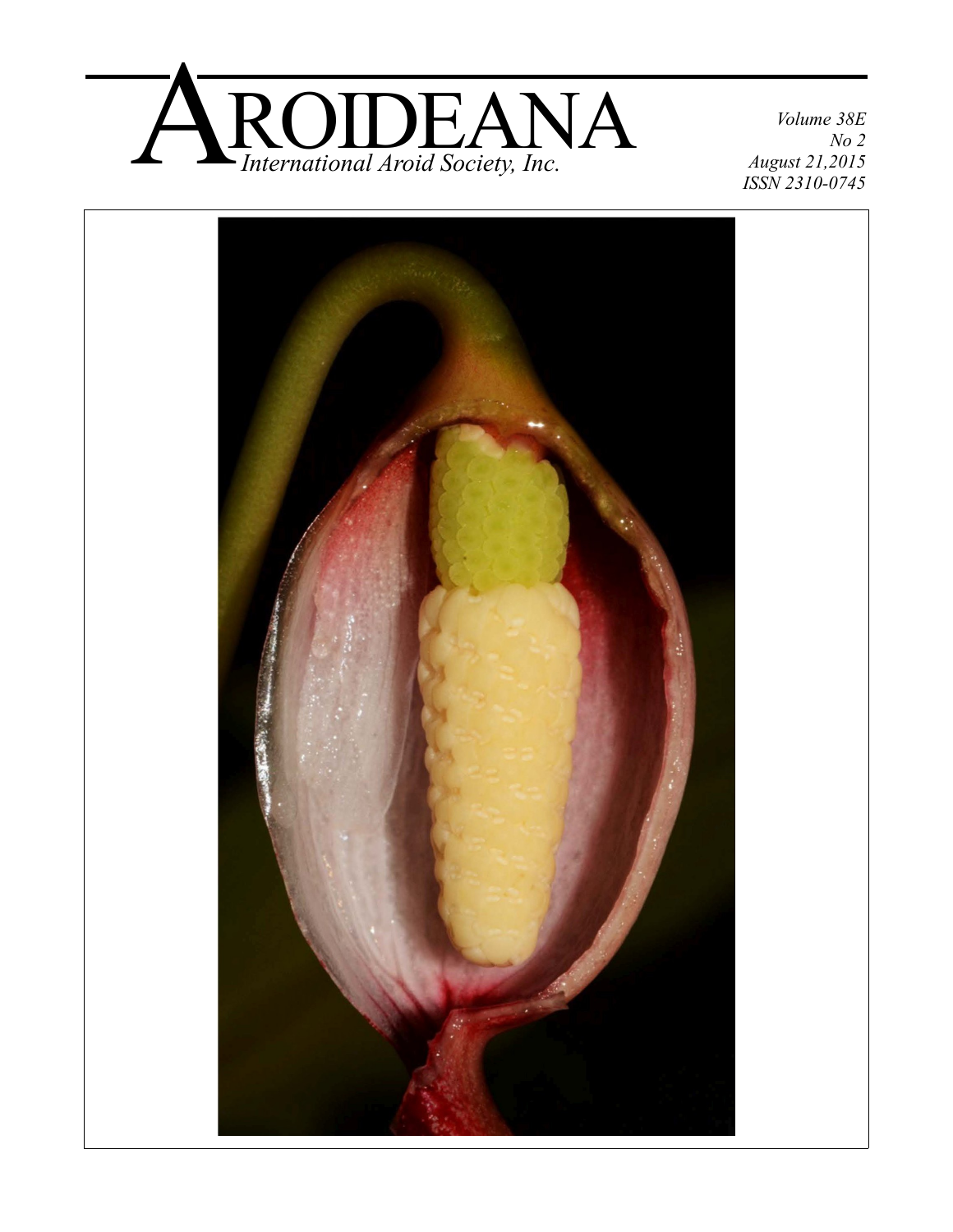# **Studies on Schismatoglottideae (Araceae) of Borneo XXXXVIII – Galantharum, a new genus for the Hottarum Clade**

**Peter C. Boyce\* Honorary Research Fellow Institute Of Biodiversity and Environmental Conservation (IBEC) Universiti Malaysia Sarawak 94300 Kota Samarahan Sarawak, Malaysia [phymatarum@gmail.com](mailto:phymatarum@gmail.com) \* corresponding author**

**Wong Sin Yeng Department of Plant Science & Environmental Ecology Faculty of Resource Science & Technology Universiti Malaysia Sarawak 94300 Kota Samarahan Sarawak, Malaysia sywong@frst.unimas.my**

## **ABSTRACT**

*Galantharum* is described as a new genus of Tribe Schismatoglottideae, with a single novel species, *Galantharum kishii*. Preliminary molecular analyses place *Galantharum* basal of a clade composed of *Fenestratarum*, *Bakoa*, *Hottarum*, two clades containing species currently assigned to *Aridarum*, and a clade of species presently included in *Piptospatha*.

#### **KEY WORDS**

Rheophytic, molecular phylogenetic analyses

## **INTRODUCTION**

Field-based research of Schismatoglottideae on Borneo continues to reveal still more remarkable undescribed species, quite some number of which prove difficult to place into presently recognised genera based solely on their morphological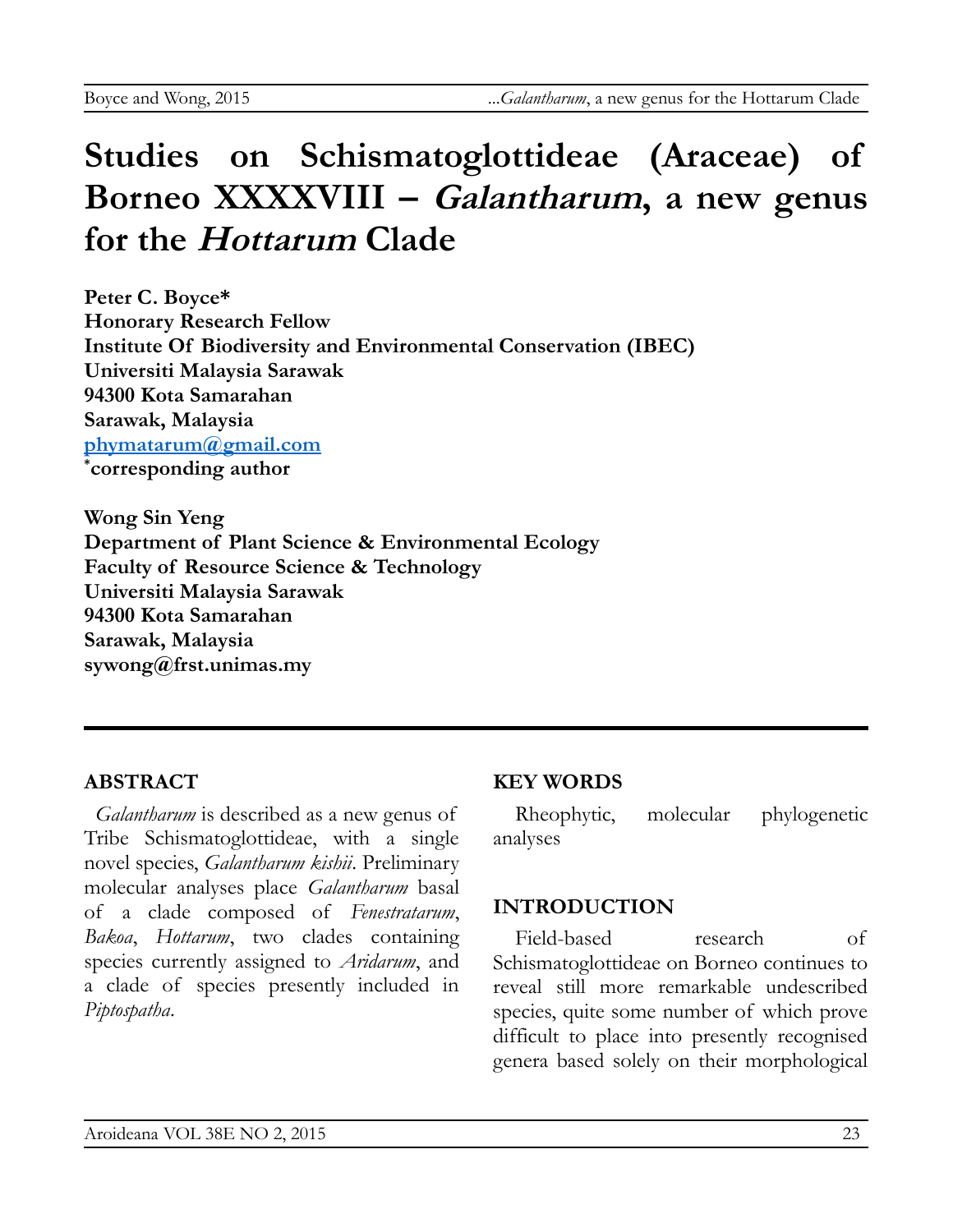

**Figure 1.** Schematic diagram of phylogenetic relationships of *Galantharum* to its immediate relatives in a partial clade of Tribe Schismatoglottideae as recovered by Low et al. (in prep.) based on data from one nuclear and one plastid DNA region. Figures at nodes indicate support values (Maximum Likelihood/ Bayesian Posterior Probabilities).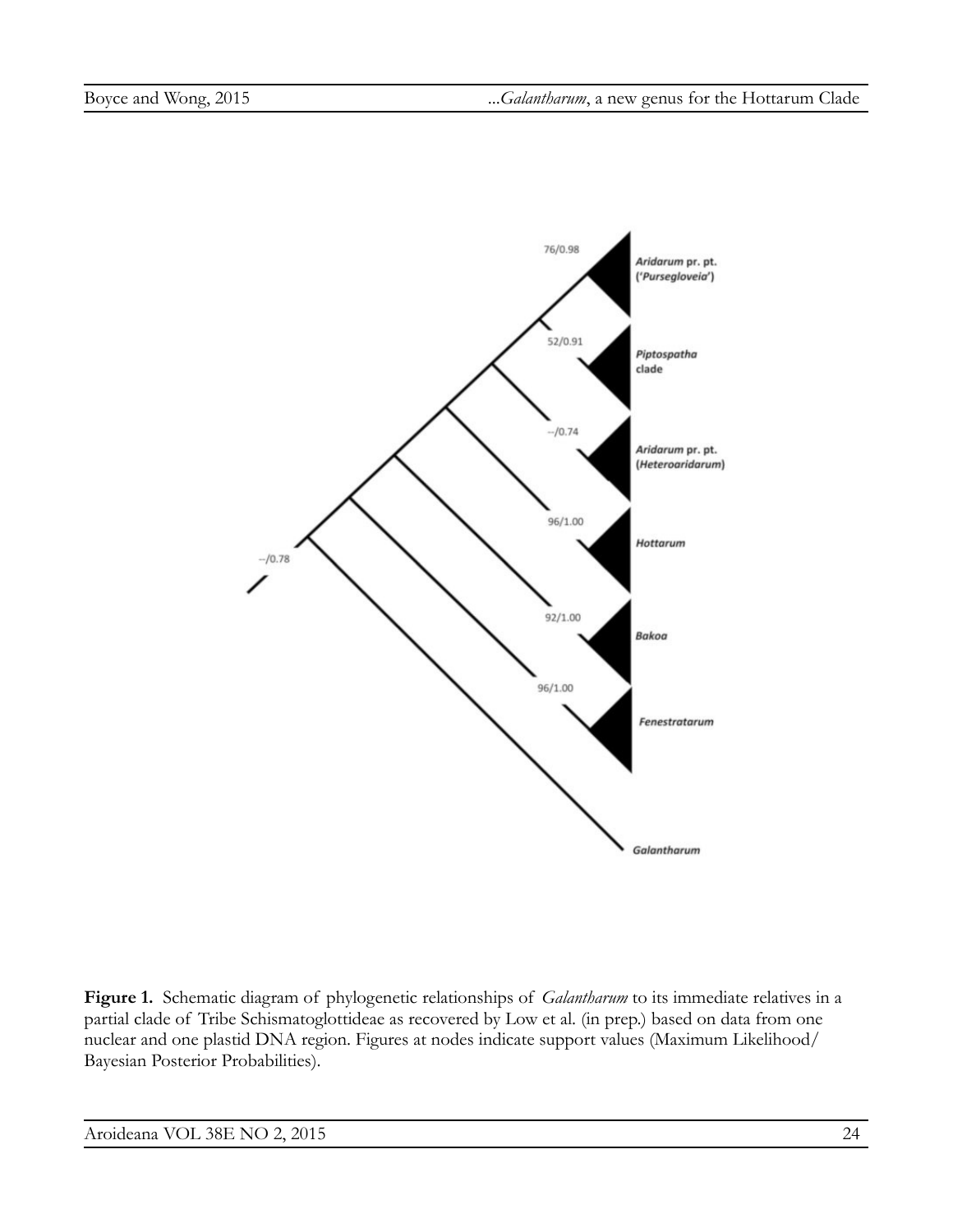characteristics. In these instances additional data provided by molecular analyses is invaluable not only in assisting with generic placement and understanding relationships, but also modifying delimitation of genera themselves in a tribe where homoplastic events are rife (Wong, 2013; Low et al., 2015).

Here we describe a singular new species that can only be accommodated by the creation of a new genus, phylogenetically sitting at the base of a clade comprising *Fenestratarum* P. C. Boyce & S. Y. Wong, *Bakoa* P. C. Boyce & S. Y. Wong, *Hottarum* Bogner & Nicolson, two clades containing species currently assigned to *Aridarum* N. E. Br., and a clade of species presently included in *Piptospatha* N. E. Br. **Figure 1.**

**Galantharum** P. C. Boyce & S. Y. Wong, **gen. nov.** Type species**:** *Galantharum kishii* P. C. Boyce & S. Y. Wong, **sp. nov. Figure 2.**

**Galantharum kishii** P. C. Boyce & S. Y. Wong, **sp. nov.** Type: Indonesian Borneo, Kalimantan Utara, Bulungan Regency, Sekatak, 03°18′ 35.3″ N 116° 52′ 50.6″ E, 29 May 2013, *Mulyadi AR–4160* (holotype BO!; isotype SAR!).

#### **Diagnosis**

*Galantharum* and its only species *Galantharum kishii* are diagnosed by the combination of a very strongly nodding (peduncle deflexed almost 180°) powerfully fragrant (vanilla) inflorescence with an unconstricted spathe limb, spadix fertile to the tip, thecae in deep pits and lacking thecae horns, pollen released in oblong packages, basal-annular placentation, orthotropous ovules with a slender micropylar appendage, funnel-form splashcups held erect by straightening of the distal portion of the peduncle, and indehiscent berries.

*Galantharum* is unique in the Schimatoglottideae by the extreme nature of the nodding of its inflorescences and by inflorescences producing a powerful vanillalike smell at anthesis. *Galantharum* shares with *Fenestratarum*, *Hottarum* Bogner & Nicolson and *Bakoa lucens* (Bogner) P. C. Boyce & S. Y. Wong thecae set in deep pits. *Galantharum* differs from *Fenestratarum* by lacking a fenestrate spathe limb and by the much broader leaf blades without a basally pulvinate petiole. *Galantharum* differs from all *Bakoa* species by the caducous (vs persistent) spathe limb, and an erect splashcup infructescence. *Galantharum* is additionally differentiated from *Bakoa lucens* by fleshy fruits (vs fruits drying to form a caryopsis), and from the remaining *Bakoa* species by indehiscent (vs dehiscent) berries. *Galantharum* is distinguished from *Piptospatha* by basal (vs parietal) placentation, and although sharing with *Piptospatha* a nodding inflorescence, the degree of the nodding is much heightened and furthermore the inflorescences of *Galantharum* are powerfully vanilla–fragrant. The only fragrant *Piptospatha* species are *Piptospatha perakensis* (Engl.) Ridl., *P. ridleyi* N. E. Br. ex Hook. f. occurring in Peninsular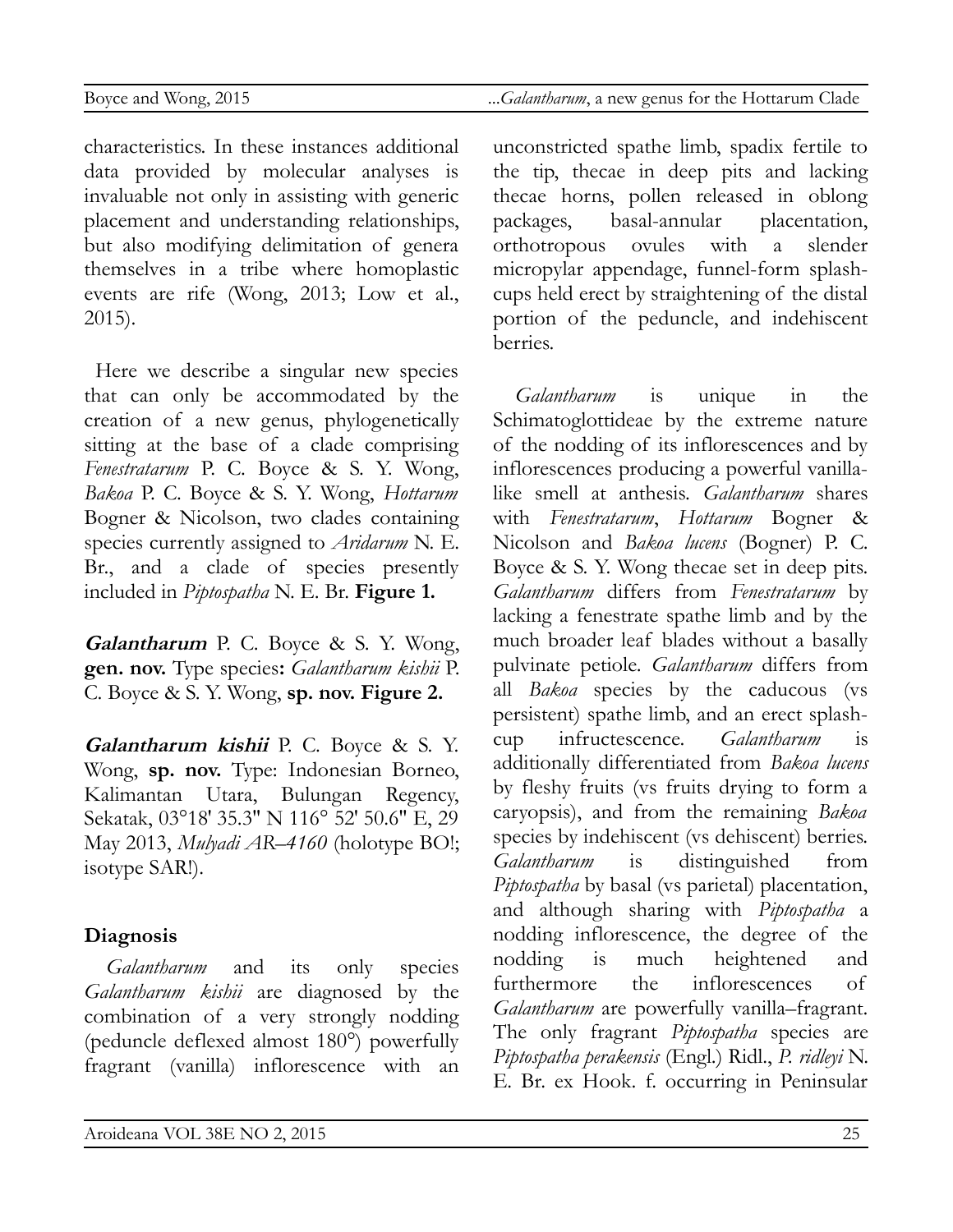

**Figure 2. Galantharum kishii** P. C. Boyce & S. Y. Wong

**A.** Plants in habitat, Type locality. Note the post–anthesis inflorescence (spathe limb and spent part of spadix fallen). **B–E.** Inflorescence at pistillate anthesis. Note that the terminating rostrum is more-or-less straight. A–E from *AR–4160*. Image A © Mulyadi. Used with permission. Images B–E © P. C. Boyce.

Aroideana VOL 38E NO 2, 2015 26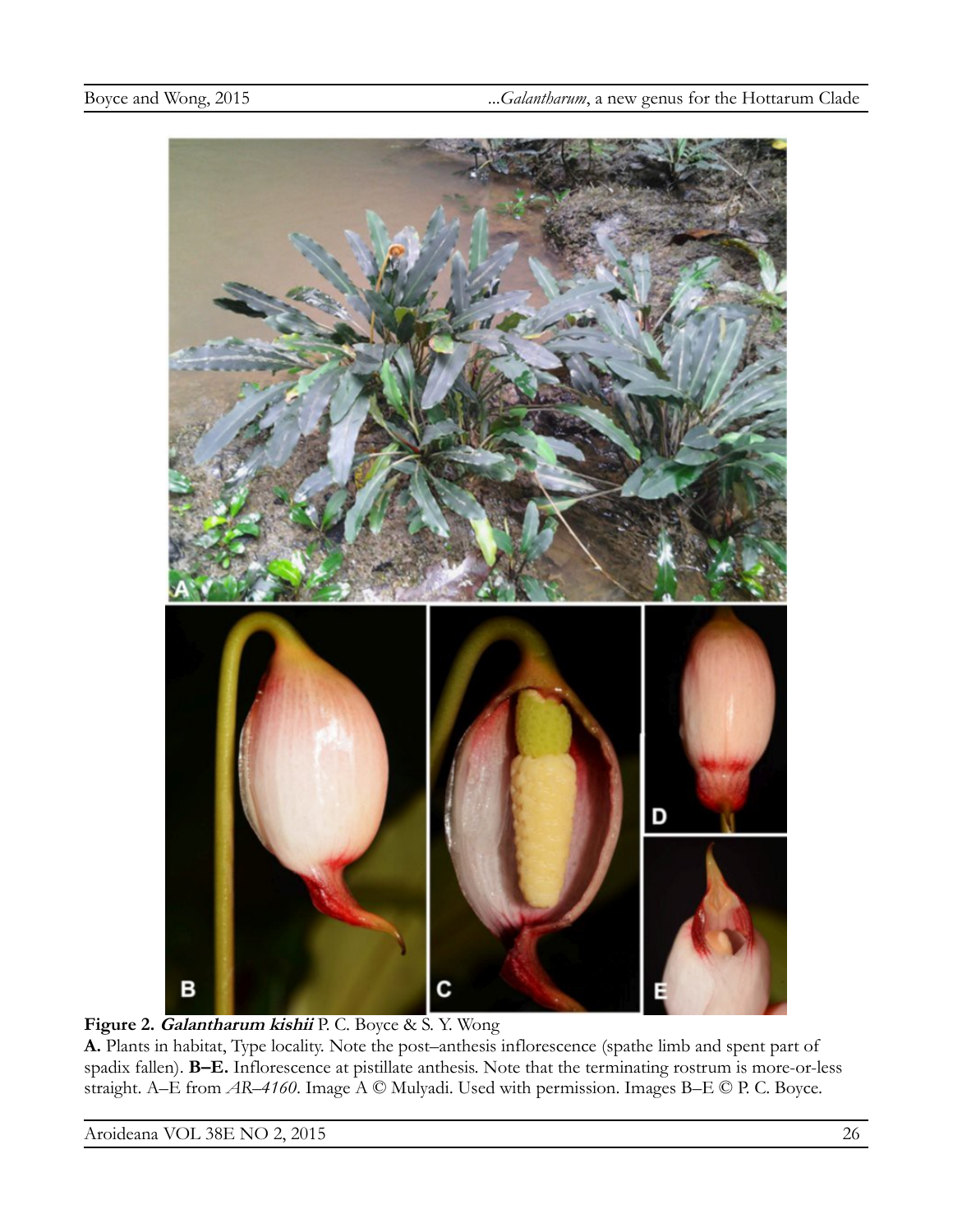

#### **Figure 3. Galantharum kishii** P. C. Boyce & S. Y. Wong

**A–B.** Inflorescence at staminate anthesis. Note the terminating rostrum is strongly reflexed. **C.** Inflorescence at staminate anthesis, spathe limb beginning to shed. **D.** Inflorescence at late staminate anthesis, spathe limb almost fallen. Note the pollen packages. **E.** Detail of the spadix, staminate anthesis. The oblong pollen packages are clearly visible. A–E from *AR–4160*. Images © P. C. Boyce.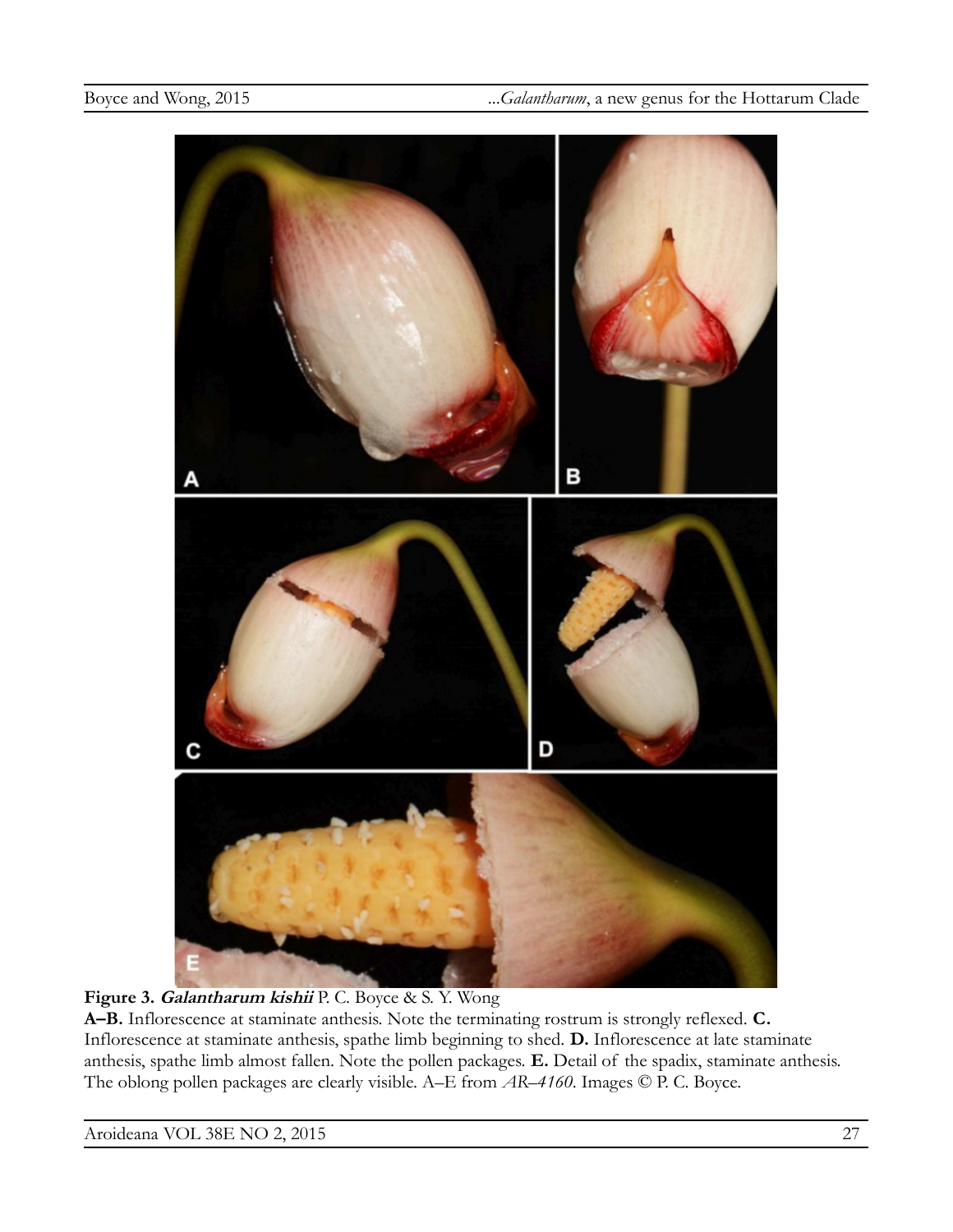Malaysia, with *P. perakensis* rather widespread and extending into southern Peninsular Thailand, and *P. ridleyi* occurring primarily in Johor, and *P. teijsmannii* P. C. Boyce & S. Y. Wong, which is restricted to two islands of the Riau Archipelago. All three of these West Sunda species smell of isoamyl acetate, not vanilla. From *Aridarum*, *Galantharum* diagnostically lacks thecae horns.

#### **Description**

Small clumping rheophytic herb to 20 cm tall. **Roots** strong and adhering to bare, wet rocks, ca 1.5 mm in diam. **Stem** short, to 10 mm in diameter, obscured by leaf bases. **Leaves** many together, arching, forming a dense rosette; **petiole** 4–5 cm long, ca 2.5 mm in diam., bases clasping stem D-shaped in cross-section with the dorsal margins alate crispulate-hyaline and reddish, petiole minutely but distinctly scabrous, pale to rather deep olive green, usually reddish brown tinged; **petiolar sheath** with free ligular portion ca 4 cm long, marcescent and eventually deciduous, very deep brown; **leaf blades** narrowly oblanceolate, 6–14 cm long  $\times$  1–2.5 cm wide, margins undulate, base cuneate, apex acute with stout tubule ca 5 mm long, blades emerging rather bright medium green, maturing to medium semi glossy bluish green adaxially, paler abaxially; mid-rib slightly bluntly raised adaxially, rounded-raised and minutely scabrous abaxially, somewhat reddish-tinged; **primary lateral veins** ca 3 per side, parallel pinnate, impressed adaxially, slightly raised abaxially and tending to be red-flushed, at least on newer leaves; **interprimary lateral** **veins** much weaker than primary laterals, visible as very slightly darker lines running parallel to the primary laterals and joining a moderately well-defined sub-marginal collecting vein. **Inflorescence** solitary, powerfully fragrant of vanilla at anthesis, spathe and spadix erect during early development, by anthesis deflexing to ca 170° to peduncle; **peduncle** 8–10 cm long, ca 2 mm in diam., minutely scabrous, pale reddish green. **Spathe** not constricted, glossy white with base tinged yellow-green, limb becoming slightly suffused pale pink, rostrum cherry-red shading to greenish, interior white with basal portion stained cherry-red, margins hyaline; **spathe limb** initially ellipsoid, inflating at anthesis to almost globose, limb falling at junction with persistent lower part during staminate anthesis, ca 3.5 cm long, base ca 1 cm wide, limb mid-way inflated to ca 2.5 cm, terminating in a ca 5 mm long rostrum with ca 6 ventral longitudinal ridges, rostrum initially straight, then (staminate anthesis) reflexing to become appressed against spathe limb. **Spadix** ca 20 mm long  $\times$  ca 5 mm in diam., base very slightly obliquely inserted onto spathe; **pistillate flower zone** cylindric, ca 5 mm long  $\times$  ca 4.5 mm in diam. comprising ca 1/3 of spadix length, fertile to the base with two or three (ca 1  $\times$ 1.2 mm) rhomboidal, flat-topped cream staminodes inserted basally; **pistils** cylindrical, truncate, congested, ca 0.7 mm diameter, lime green; **stigma** with a slight central depression, papillate, as wide as ovary, lime green, slightly darker centrally; **staminate flower zone** contiguous with and somewhat wider than pistillate zone,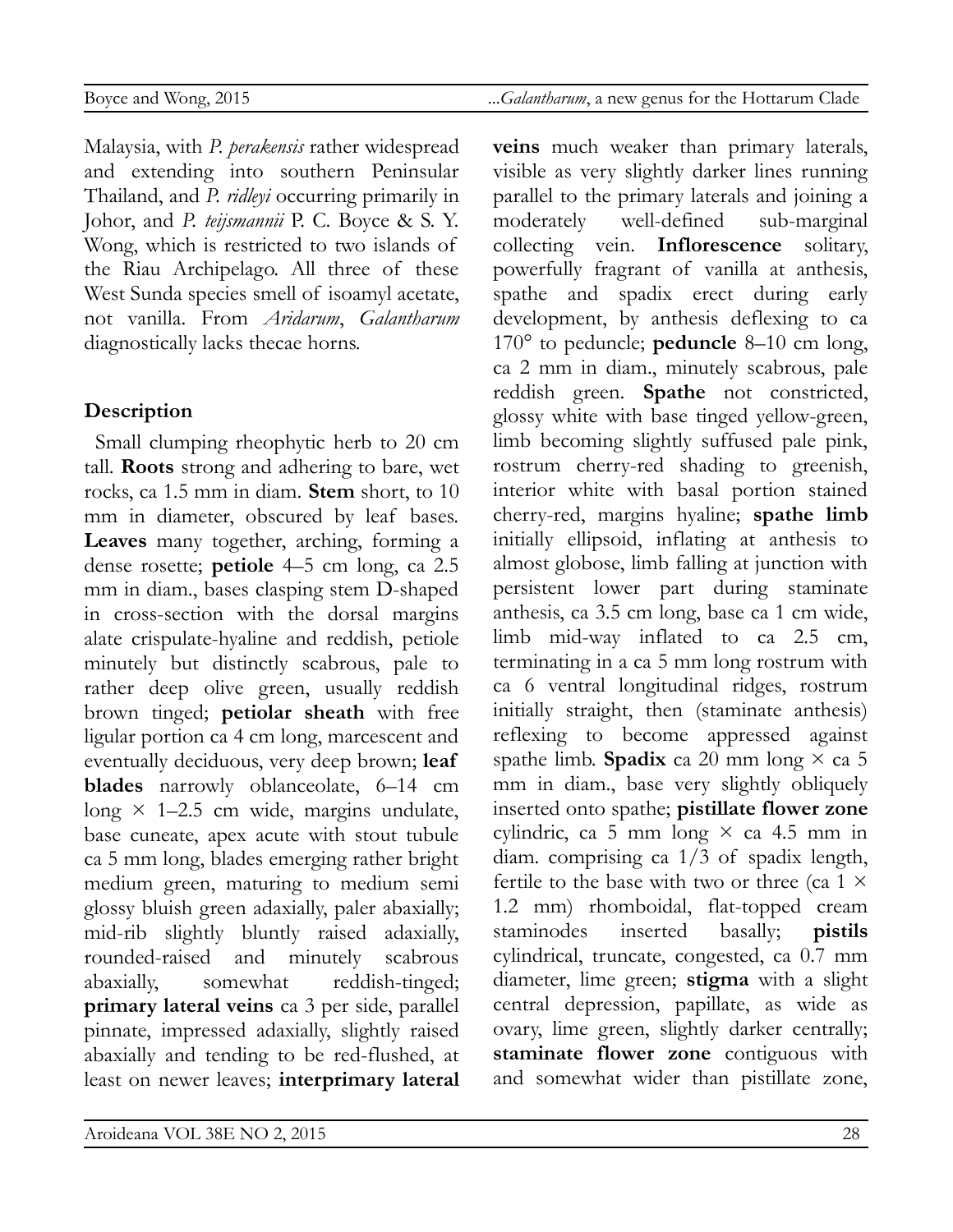fertile to tip, ca 15 mm long  $\times$  ca 5 mm in diam., slightly tapering, apex blunt, pale creamy yellow; **staminate flowers** congested, composed of rather slightly irregularly paired stamens, stamen more or less oblong, with a conspicuous pit on each end, ca 0.5 mm wide × ca 0.8 mm long, connective convex; **thecae** lateral, set in pits, ca 0.3 mm; **pollen** shed in oblong packages ca 1.5 mm long. **Fruiting spathe** shallowly salverform, erect, ca 1 cm in diam., 1 cm deep in middle; **fruits** globoseellipsoid, ca 2.5 mm long when ripe, medium green with brown stigma remnants, decomposing in the splash-cup into a slimy mass with seeds; **seeds** seed ca 2 mm long, 0.6–0.7 mm diam., narrowly ellipsoid, dark brown, slightly longitudinally ribbed, with a long curved translucent micropylar appendage 1.2–1.5 mm long, the appendages intertwined in the upper part of the berry.

Ecology — Growing in large clumps on mud-coated basalt stream rocks under open perhumid lowland forest between 95 and 300 m asl.

Distribution — Known from two localities ca 60 km apart.

Etymology — *Galantharum* is devised from Greek *gála* 'milk' + *ánthos* 'flower' + *Arum*, hence white–flowered aroid. This is intended as both a descriptive name and by way of allusion to the strongly nodding inflorescences that resemble, albeit quaintly, the flowers of the genus *Galanthus*

Boyce and Wong, 2015 ...*Galantharum*, a new genus for the Hottarum Clade

(Amaryllidaceae) – the Eurasian 'snowdrops'.

The species epithet eponymy is for Hiroyuki Kishi, a collector and highly talented grower of tropical aquarium plants.

Other material examined — INDONESIA: BORNEO: Kalimantan Timur, Kabupaten, Malinau, Kecamatan Malinau Selatan (Loreh), Mt Sidi, 25 Nov. 2005, *Ni Putu Sri Asih s.n*., cultivated in the Bali Botanic Garden (Kebun Raya Eka Karya Bali), Indonesian Institute of Sciences (LIPI).

Notes — *Galantharum kishii* is one of several novelties so far described from the species–rich basalts of Mt Sidi and nearby peaks (Kurniawan et al., 2011; Asih et al., 2012).

The molecular analyses upon which the above genus has been further resolved forms part of a PhD study of *Aridarum* by Low Shook Ling.

### **ACKNOWLEDGEMENTS**

This is part of an on–going research which is funded by the Ministry of Higher Education, Malaysia by the Exploratory Research Grant Scheme Vote No. NRGS/1089/2013–(03) and Fundamental Research Grant Scheme Vote No. FRGS/STWN10(01)985/2013(26).